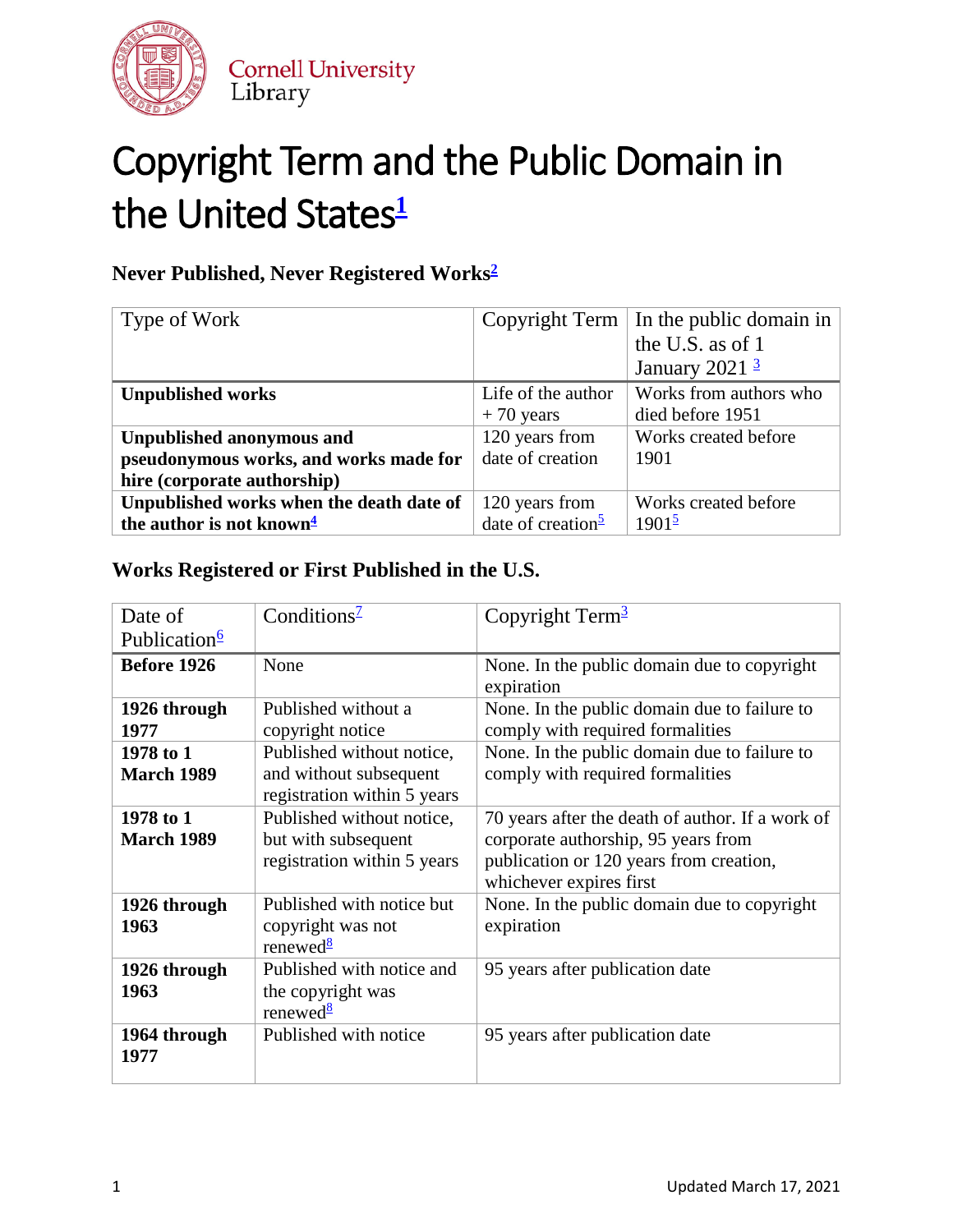

## Cornell University<br>Library

| Date of                  | Conditions <sup>1</sup>         | Copyright Term $3$                               |
|--------------------------|---------------------------------|--------------------------------------------------|
| Publication <sup>6</sup> |                                 |                                                  |
| 1978 to 1                | Created after 1977 and          | 70 years after the death of author. If a work of |
| <b>March 1989</b>        | published with notice           | corporate authorship, 95 years from              |
|                          |                                 | publication or 120 years from creation,          |
|                          |                                 | whichever expires first                          |
| 1978 to 1                | Created before 1978 and         | The greater of the term specified in the         |
| <b>March 1989</b>        | first published with notice     | previous entry or 31 December 2047               |
|                          | in the specified period         |                                                  |
| <b>From 1 March</b>      | Created after 1977              | 70 years after the death of author. If a work of |
| 1989 through             |                                 | corporate authorship, 95 years from              |
| 2002                     |                                 | publication or 120 years from creation,          |
|                          |                                 | whichever expires first                          |
| <b>From 1 March</b>      | Created before 1978 and         | The greater of the term specified in the         |
| 1989 through             | first published in this         | previous entry or 31 December 2047               |
| 2002                     | period                          |                                                  |
| <b>After 2002</b>        | None                            | 70 years after the death of author. If a work of |
|                          |                                 | corporate authorship, 95 years from              |
|                          |                                 | publication or 120 years from creation,          |
|                          |                                 | whichever expires first                          |
| <b>Anytime</b>           | Works prepared by an            | None. In the public domain in the United         |
|                          | officer or employee of the      | States, unless the employee was a civilian       |
|                          | <b>United States Government</b> | member of the faculty of one of 15 service       |
|                          | as part of that person's        | academies and the work in question is a          |
|                          | official duties. $\frac{19}{2}$ | literary work intended for scholarly             |
|                          |                                 | publication. (17 U.S.C. § 105)                   |

### **Works First Published Outside the U.S. by Foreign Nationals or U.S. Citizens**  Living Abroad<sup>2</sup>

| Date of            | Conditions                                             | Copyright Term in the      |
|--------------------|--------------------------------------------------------|----------------------------|
| Publication        |                                                        | <b>United States</b>       |
| <b>Before 1926</b> | None                                                   | In the public domain (But) |
|                    |                                                        | see first special case     |
|                    |                                                        | below)                     |
|                    | <b>Works Published Abroad Before 1978<sup>10</sup></b> |                            |
| 1926 through       | Published without compliance with US                   | In the public domain       |
| 1977               | formalities, and in the public domain in its           |                            |
|                    | source country as of 1 January 1996 (but see           |                            |
|                    | special cases) $\frac{20}{ }$                          |                            |
| 1926 through       | Published in compliance with all US formalities        | 95 years after publication |
| 1977               | (i.e., notice, renewal) $\frac{11}{2}$                 | date                       |
| 1926 through       | Solely published abroad, without compliance            | 95 years after publication |
| 1977               | with US formalities or republication in the US,        | date                       |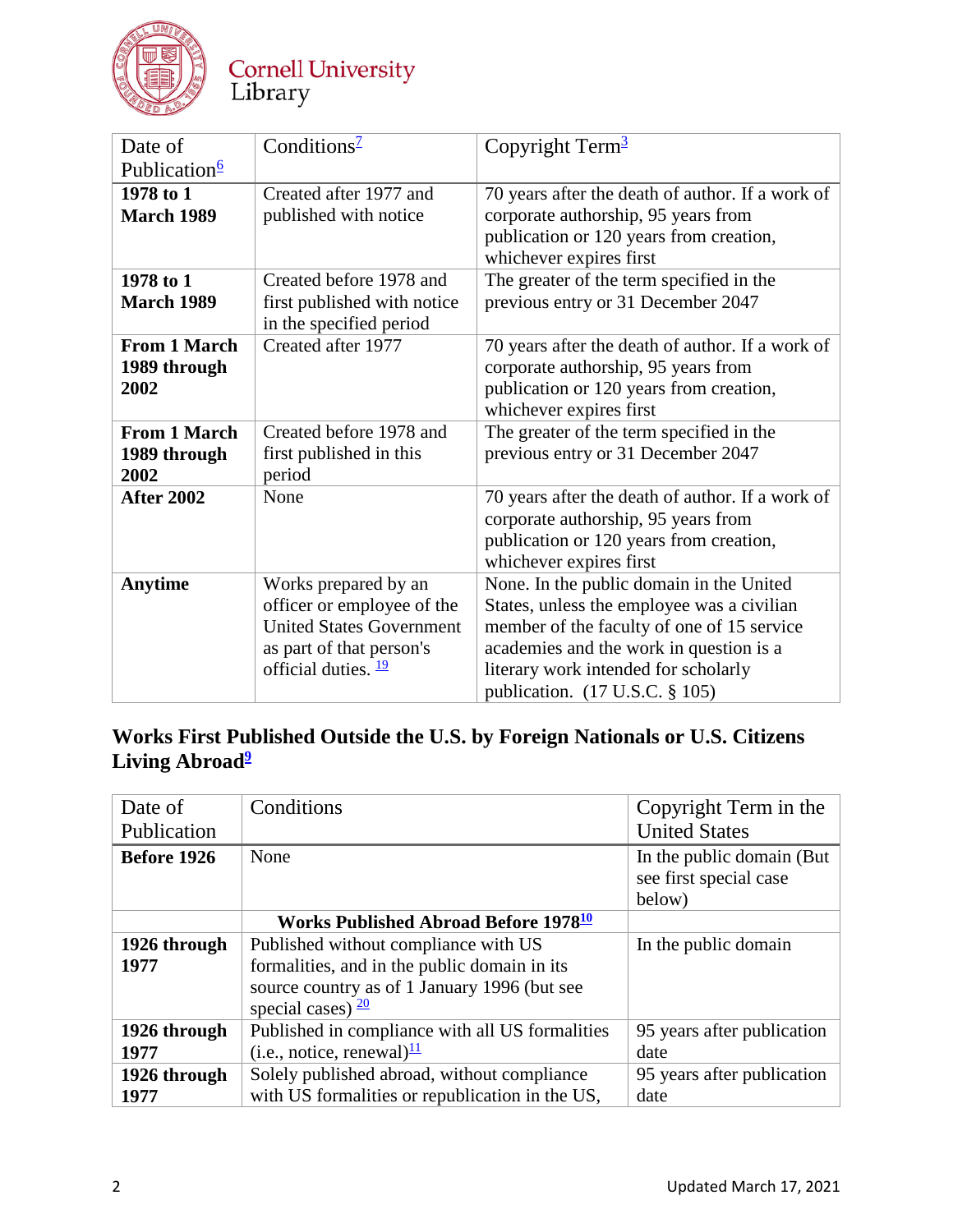

# Cornell University<br>Library

| Date of           | Conditions                                                                                          | Copyright Term in the                                    |
|-------------------|-----------------------------------------------------------------------------------------------------|----------------------------------------------------------|
| Publication       |                                                                                                     | <b>United States</b>                                     |
|                   | and not in the public domain in its home country                                                    |                                                          |
|                   | as of 1 January 1996 (but see special cases)                                                        |                                                          |
| 1926 through      | Published in the US less than 30 days after                                                         | Use the US publication                                   |
| 1977              | publication abroad                                                                                  | chart to determine                                       |
|                   |                                                                                                     | duration                                                 |
| 1926 through      | Published in the US more than 30 days after                                                         | 95 years after publication                               |
| 1977              | publication abroad, without compliance with US                                                      | date                                                     |
|                   | formalities, and not in the public domain in its                                                    |                                                          |
|                   | home country as of 1 January 1996 (but see                                                          |                                                          |
|                   | special cases)                                                                                      |                                                          |
|                   | <b>Works Published Abroad After 1 January</b>                                                       |                                                          |
|                   | 1978                                                                                                |                                                          |
| 1978 to 2002      | Created before 1978 and first published in a                                                        | The greater of 70 years                                  |
|                   | country that is a signatory to the Berne                                                            | after the death of author                                |
|                   | Convention or other 17 USC $\S$ 104A(h)(3)                                                          | (or if work of corporate                                 |
|                   | treaties $\frac{20}{2}$                                                                             | authorship, 95 years from                                |
|                   |                                                                                                     | publication) or 31<br>December 2047                      |
| 2003-             |                                                                                                     |                                                          |
|                   | Created before 1978 and first published after<br>2002 in a country that is a signatory to the Berne | 70 years after the death of<br>the author, or if work of |
|                   | Convention or other 17 USC $\S$ 104A(h)(3)                                                          | corporate authorship, 95                                 |
|                   | treaties $\frac{20}{2}$                                                                             | years from publication                                   |
| 1 January         | Published without copyright notice, and in the                                                      | In the public domain                                     |
| $1978 - 1$        | public domain in its source country as of 1                                                         |                                                          |
| <b>March 1989</b> | January 1996 (but see special cases) $\frac{18}{18}$                                                |                                                          |
| 1 January         | Published without copyright notice in a country                                                     | 70 years after the death of                              |
| $1978 - 1$        | that is a signatory to the Berne Convention or                                                      | author, or if work of                                    |
| <b>March 1989</b> | other 17 USC $\S$ 104A(h)(3) treaties and is not in                                                 | corporate authorship, 95                                 |
|                   | the public domain in its source country as of 1                                                     | years from publication                                   |
|                   | January 1996 (but see special cases) $\frac{18}{18}$                                                |                                                          |
| 1 January         | Published with copyright notice in a country that                                                   | 70 years after the death of                              |
| $1978 - 1$        | has copyright relations with the US (but see                                                        | author, or if work of                                    |
| <b>March 1989</b> | special cases) $\frac{13}{2}$                                                                       | corporate authorship, 95                                 |
|                   |                                                                                                     | years from publication                                   |
| After 1           | Published in a country that has copyright                                                           | 70 years after the death of                              |
| <b>March 1989</b> | relations with the $US^{\frac{13}{2}}$                                                              | author, or if work of                                    |
|                   |                                                                                                     | corporate authorship, 95                                 |
|                   |                                                                                                     | years from publication                                   |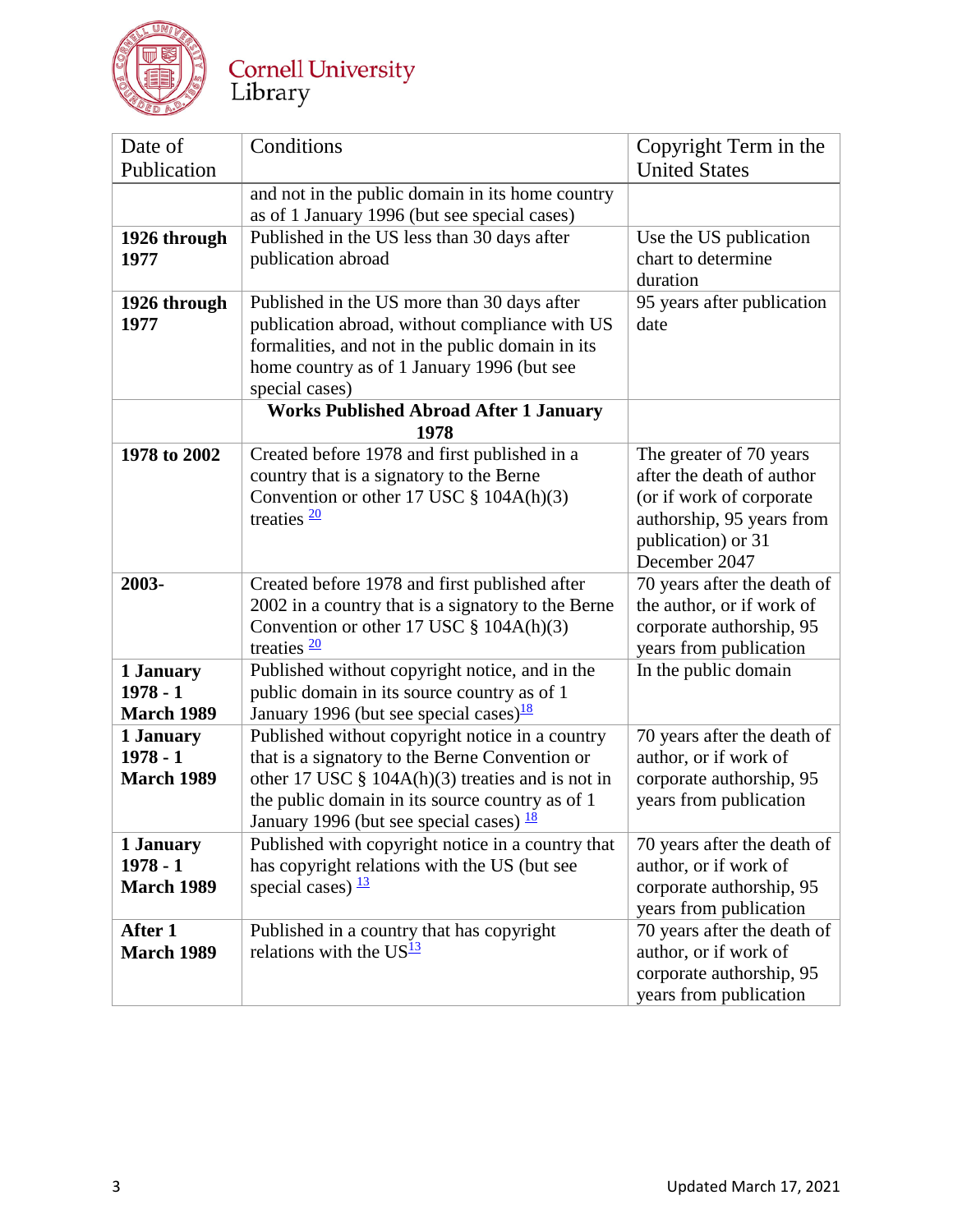

| Date of<br>Publication       | Conditions                                                                                                                                                                                                                                                                                                                                                                                                                                                                                                                                                                                                                                                                                                                                                                                                                                                 | Copyright Term in the<br><b>United States</b>                                                                            |
|------------------------------|------------------------------------------------------------------------------------------------------------------------------------------------------------------------------------------------------------------------------------------------------------------------------------------------------------------------------------------------------------------------------------------------------------------------------------------------------------------------------------------------------------------------------------------------------------------------------------------------------------------------------------------------------------------------------------------------------------------------------------------------------------------------------------------------------------------------------------------------------------|--------------------------------------------------------------------------------------------------------------------------|
| After 1<br><b>March 1989</b> | Published in a country with which the United<br>States does not have copyright relations under a<br>treaty                                                                                                                                                                                                                                                                                                                                                                                                                                                                                                                                                                                                                                                                                                                                                 | In the public domain                                                                                                     |
|                              | <b>Special Cases</b>                                                                                                                                                                                                                                                                                                                                                                                                                                                                                                                                                                                                                                                                                                                                                                                                                                       |                                                                                                                          |
| 1 July 1909<br>through 1978  | In Alaska, Arizona, California, Hawaii, Idaho,<br>Montana, Nevada, Oregon, Washington, Guam,<br>and the Northern Mariana Islands ONLY.<br>Published in a language other than English, and<br>without subsequent republication with a<br>copyright notice <sup>12</sup>                                                                                                                                                                                                                                                                                                                                                                                                                                                                                                                                                                                     | Treat as an unpublished<br>work until such date as<br>first US-compliant<br>publication occurred                         |
| <b>Anytime</b>               | Created by a resident of Eritrea, Ethiopia, Iran,<br>Iraq, or the Marshall Islands, and published in<br>one of these countries. Works from Palau,<br>Somalia, South Sudan or Timor-Leste may also<br>be included. $\frac{13}{2}$                                                                                                                                                                                                                                                                                                                                                                                                                                                                                                                                                                                                                           | Not protected by US<br>copyright law until they<br>become party to bilateral<br>or international copyright<br>agreements |
| <b>Anytime</b>               | Works whose copyright was once owned or<br>administered by the Alien Property Custodian,<br>and whose copyright, if restored, would as of<br>January 1, 1996, be owned by a government $\frac{14}{1}$                                                                                                                                                                                                                                                                                                                                                                                                                                                                                                                                                                                                                                                      | Not protected by US<br>copyright law                                                                                     |
| <b>Anytime</b>               | If fixed or solely published in one of the<br>following countries, the 1 January 1996 date<br>given above is replaced by the date of the<br>country's membership in the Berne Convention<br>or the World Trade Organization, whichever is<br>earlier: Afghanistan, Algeria, Andorra, Angola,<br>Armenia, Azerbaijan, Belarus, Bhutan,<br>Cambodia, Cape Verde, Cook Islands, Comoros,<br>Equatorial Guinea, Grenada, Haiti, Jersey,<br>Jordan, Kiribati, Democratic People's Republic<br>of Korea, Kuwait, Kyrgyzstan, Laos, Malaysia,<br>Micronesia, Mongolia, Montenegro, Nauru,<br>Nepal, Niue, Oman, Panama, Papua New<br>Guinea, Qatar, Samoa, San Marino, São Tomé<br>and Príncipe, Saudi Arabia, Solomon Islands,<br>Sudan, Syria, Taiwan, Tajikistan, Tonga,<br>Turkmenistan, Tuvalu, United Arab Emirates,<br>Uzbekistan, Vanuatu, Vietnam, Yemen |                                                                                                                          |

## **Sound recordings**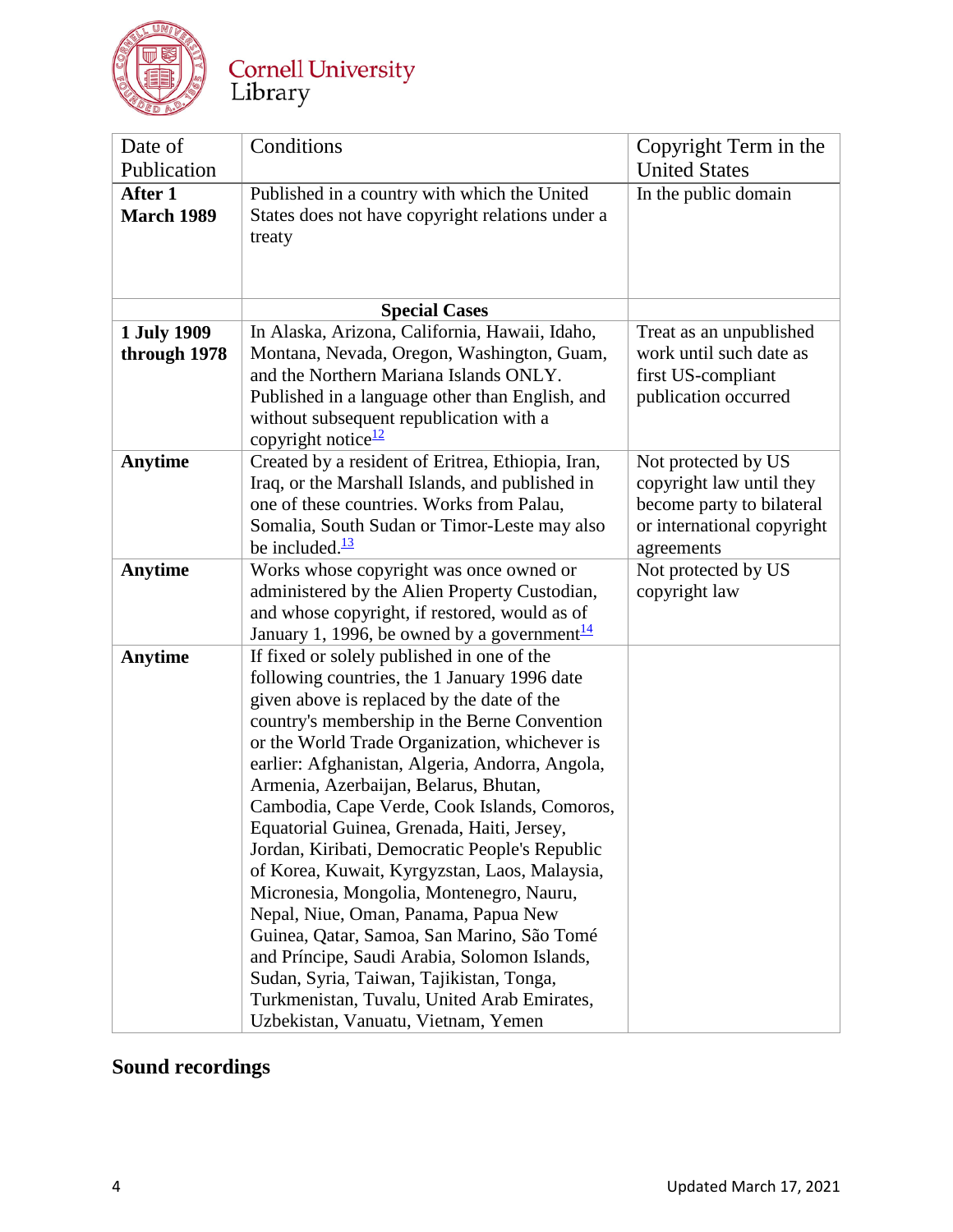

(Note: The following information applies only to the sound recording itself, and not to any copyrights in underlying compositions or texts.)

| Date of                      | Conditions                                                         | In the public domain                        |
|------------------------------|--------------------------------------------------------------------|---------------------------------------------|
| <b>Fixation/Publication</b>  |                                                                    | in the U.S. as of 1                         |
|                              |                                                                    | January $20213$                             |
|                              | <b>Unpublished Sound Recordings,</b>                               |                                             |
|                              | <b>Domestic and Foreign</b>                                        |                                             |
| <b>Prior to 15 Feb. 1972</b> | Indeterminate                                                      | Subject to state                            |
|                              |                                                                    | common law                                  |
|                              |                                                                    | protection. Enters the                      |
|                              |                                                                    | public domain on 15                         |
|                              |                                                                    | Feb. 2067                                   |
| After 15 Feb. 1972           | Life of the author $+70$ years. For                                | Nothing. The soonest<br>anything enters the |
|                              | unpublished anonymous and<br>pseudonymous works and works made for | public domain is 15                         |
|                              | hire (corporate authorship), 120 years                             | Feb. 2067                                   |
|                              | from the date of fixation                                          |                                             |
|                              | <b>Sound Recordings Published in the</b>                           |                                             |
|                              | <b>United States</b>                                               |                                             |
| Before 1923                  | None                                                               | 1 January 2022                              |
| 1923 to 1946                 | None                                                               | 100 years from                              |
|                              |                                                                    | publication                                 |
| 1947 to 1956                 | None                                                               | 110 years from                              |
|                              |                                                                    | publication                                 |
| 1957 - 14 Feb 1972           | None                                                               | 15 Feb 2067                                 |
| 15 Feb 1972 to 1978          | Published without notice (i.e, ©, year of                          | In the public domain                        |
|                              | publication, and name of copyright<br>owner) $\frac{15}{2}$        |                                             |
| 15 Feb. 1972 to 1978         | Published with notice                                              | 95 years from                               |
|                              |                                                                    | publication. 2068 at the                    |
|                              |                                                                    | earliest                                    |
| 1978 to 1 March 1989         | Published without notice, and without<br>subsequent registration   | In the public domain                        |
| 1978 to 1 March 1989         | Published with notice                                              | 70 years after death of                     |
|                              |                                                                    | author, or if work of                       |
|                              |                                                                    | corporate authorship,                       |
|                              |                                                                    | the shorter of 95 years                     |
|                              |                                                                    | from publication, or                        |
|                              |                                                                    | 120 years from                              |
|                              |                                                                    | creation. 2049 at the                       |
|                              |                                                                    | earliest                                    |
| After 1 March 1989           | None                                                               | 70 years after death of                     |
|                              |                                                                    | author, or if work of                       |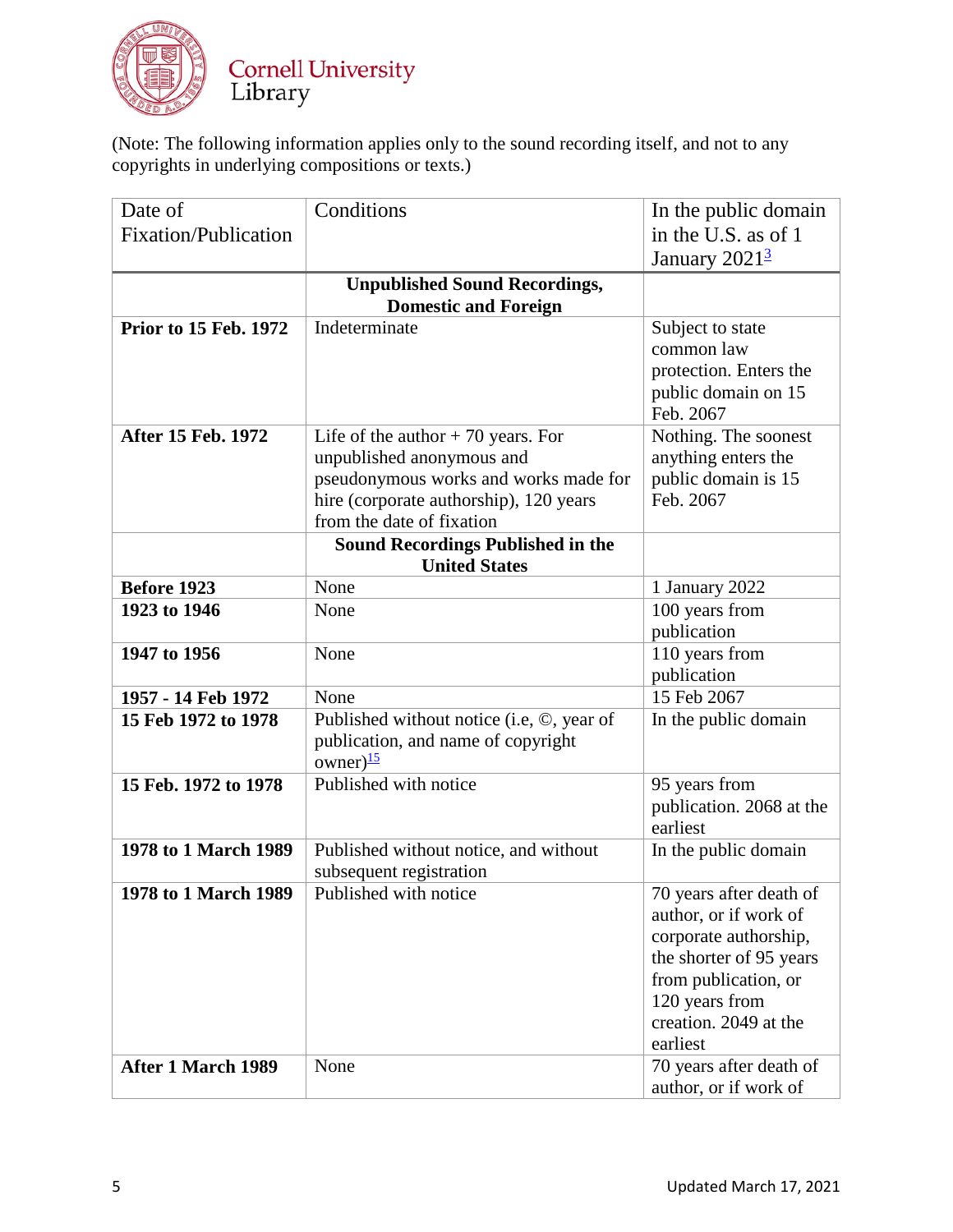

| Date of                     | Conditions                                                                                                                                                                                                                                                  | In the public domain                                                                                                                                    |
|-----------------------------|-------------------------------------------------------------------------------------------------------------------------------------------------------------------------------------------------------------------------------------------------------------|---------------------------------------------------------------------------------------------------------------------------------------------------------|
| <b>Fixation/Publication</b> |                                                                                                                                                                                                                                                             | in the U.S. as of 1<br>January $20213$                                                                                                                  |
|                             |                                                                                                                                                                                                                                                             | corporate authorship,<br>the shorter of 95 years<br>from publication, or<br>120 years from<br>creation. 2049 at the<br>earliest                         |
|                             | <b>Sound Recordings Published Outside</b><br>the United States                                                                                                                                                                                              |                                                                                                                                                         |
| <b>Before 1923</b>          | None                                                                                                                                                                                                                                                        | 1 January 2022                                                                                                                                          |
| 1923 to 1946                | None                                                                                                                                                                                                                                                        | 100 years from<br>publication                                                                                                                           |
| 1947 to 1956                | None                                                                                                                                                                                                                                                        | 110 years from<br>publication                                                                                                                           |
| 1957 to 14 Feb 1972         | None                                                                                                                                                                                                                                                        | 15 Feb. 2067                                                                                                                                            |
| 15 Feb 1972 to 1            | In the public domain in its home country                                                                                                                                                                                                                    | Subject to state                                                                                                                                        |
| <b>March 1989</b>           | as of 1 Jan. 1996 or there was US                                                                                                                                                                                                                           | common law                                                                                                                                              |
|                             | publication within 30 days of the foreign                                                                                                                                                                                                                   | protection. Enters the                                                                                                                                  |
|                             | publication (but see special cases)                                                                                                                                                                                                                         | public domain on 15<br>Feb. 2067                                                                                                                        |
| 15 Feb. 1972 to 1978        | Not in the public domain in its home<br>country as of 1 Jan. 1996. At least one<br>author of the work was not a US citizen or<br>was living abroad, and there was no US<br>publication within 30 days of the foreign<br>publication (but see special cases) | 95 years from date of<br>publication. 2068 at the<br>earliest                                                                                           |
| 1978 to 1 March 1989        | Not in the public domain in its home<br>country as of 1 Jan. 1996. At least one<br>author of the work was not a US citizen or<br>was living abroad, and there was no US<br>publication within 30 days of the foreign<br>publication (but see special cases) | 70 years after death of<br>author, or if work of<br>corporate authorship,<br>the shorter of 95 years<br>from publication, or<br>120 years from creation |
| After 1 March 1989          | None                                                                                                                                                                                                                                                        | 70 years after death of<br>author, or if work of<br>corporate authorship,<br>the shorter of 95 years<br>from publication, or<br>120 years from creation |
|                             | <b>Special Cases</b>                                                                                                                                                                                                                                        |                                                                                                                                                         |
| Fixed at any time           | Created by a resident of Eritrea, Ethiopia,<br>Iran, Iraq, Marshall Islands, or Timor-<br>Leste and published in one of these                                                                                                                               | Not protected by US<br>federal copyright law<br>because they are not                                                                                    |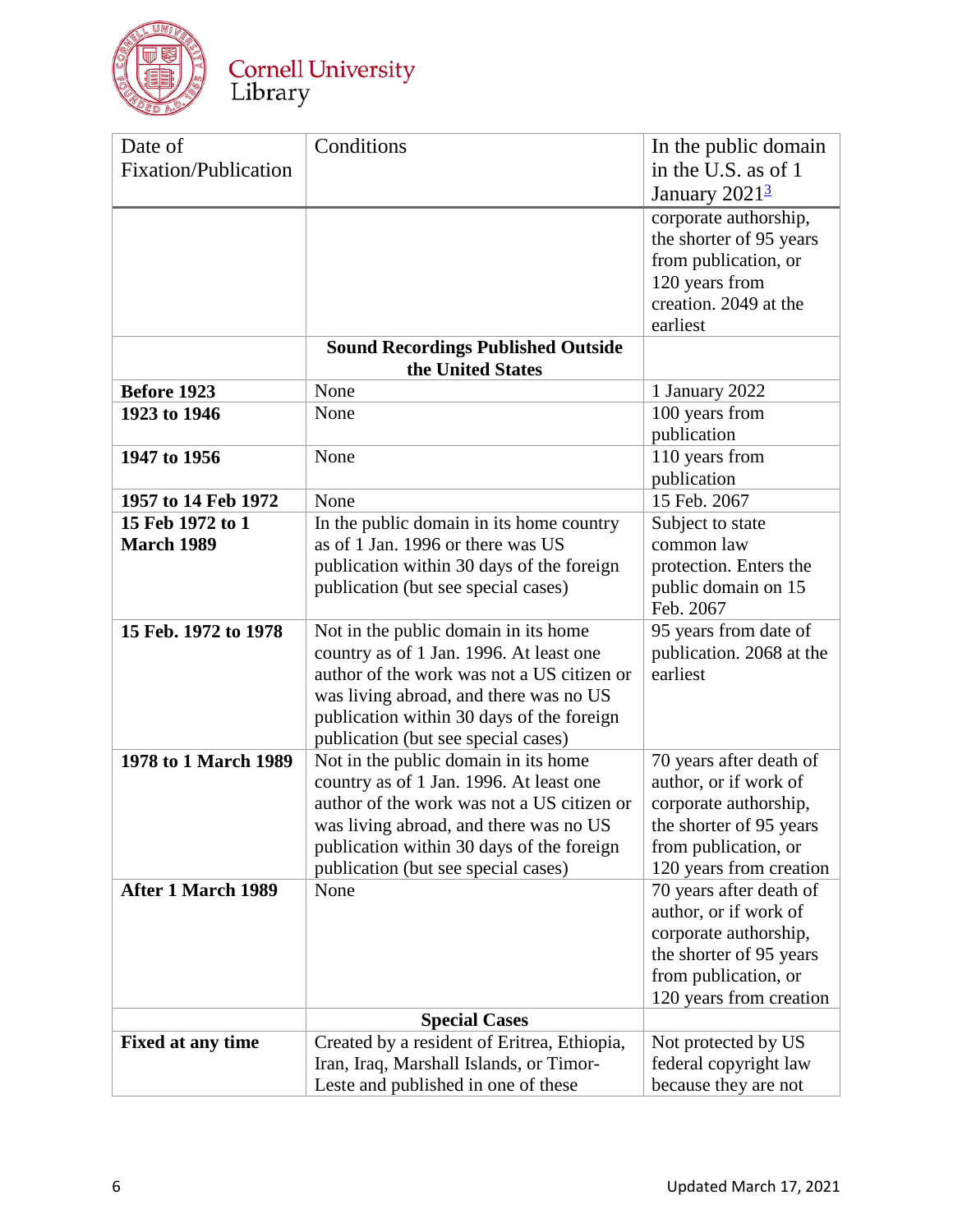

## Cornell University<br>Library

| Date of                    | Conditions                                       | In the public domain         |
|----------------------------|--------------------------------------------------|------------------------------|
| Fixation/Publication       |                                                  | in the U.S. as of 1          |
|                            |                                                  | January $2021^{\frac{3}{2}}$ |
|                            | countries. Works from Palau, Somalia, or         | party to international       |
|                            | South Sudan may also be included. $\frac{13}{2}$ | copyright agreements         |
| <b>Fixed prior to 1996</b> | Works whose copyright was once owned             | Not protected by US          |
|                            | or administered by the Alien Property            | federal copyright law        |
|                            | Custodian, and whose copyright, if               |                              |
|                            | restored, would as of 1 January 1996 be          |                              |
|                            | owned by a government <sup>14</sup>              |                              |
| <b>Fixed at any time</b>   | If fixed or solely published in one of the       |                              |
|                            | following countries, the 1 January 1996          |                              |
|                            | date given above is replaced by the date of      |                              |
|                            | the country's membership in the Berne            |                              |
|                            | Convention or the World Trade                    |                              |
|                            | Organization, whichever is earlier:              |                              |
|                            | Afghanistan, Algeria, Andorra, Angola,           |                              |
|                            | Armenia, Azerbaijan, Belarus, Bhutan,            |                              |
|                            | Cambodia, Cape Verde, Cook Islands,              |                              |
|                            | Comoros, Equatorial Guinea, Grenada,             |                              |
|                            | Haiti, Jersey, Jordan, Kiribati, Democratic      |                              |
|                            | People's Republic of Korea, Kuwait,              |                              |
|                            | Kyrgyzstan, Laos, Malaysia, Micronesia,          |                              |
|                            | Mongolia, Montenegro, Nauru, Nepal,              |                              |
|                            | Niue, Oman, Panama, Papua New Guinea,            |                              |
|                            | Qatar, Samoa, San Marino, São Tomé and           |                              |
|                            | Príncipe, Saudi Arabia, Solomon Islands,         |                              |
|                            | Sudan, Syria, Taiwan, Tajikistan, Tonga,         |                              |
|                            | Turkmenistan, Tuvalu, United Arab                |                              |
|                            | Emirates, Uzbekistan, Vanuatu, Vietnam,          |                              |
|                            | Yemen                                            |                              |

## **Architectural Work[s16](https://copyright.cornell.edu/publicdomain#Footnote_16)**

(Note: Architectural plans and drawings may also be protected as textual/graphics works)

| Date of           | Date of Construction  | <b>Copyright Status</b>             |
|-------------------|-----------------------|-------------------------------------|
| Design            |                       |                                     |
| Prior to 1        | Not constructed by 31 | Protected only as plans or drawings |
| Dec. 1990         | Dec. 2002             |                                     |
| <b>Prior to 1</b> | Constructed by 1 Dec. | Protected only as plans or drawings |
| Dec. 1990         | 1990                  |                                     |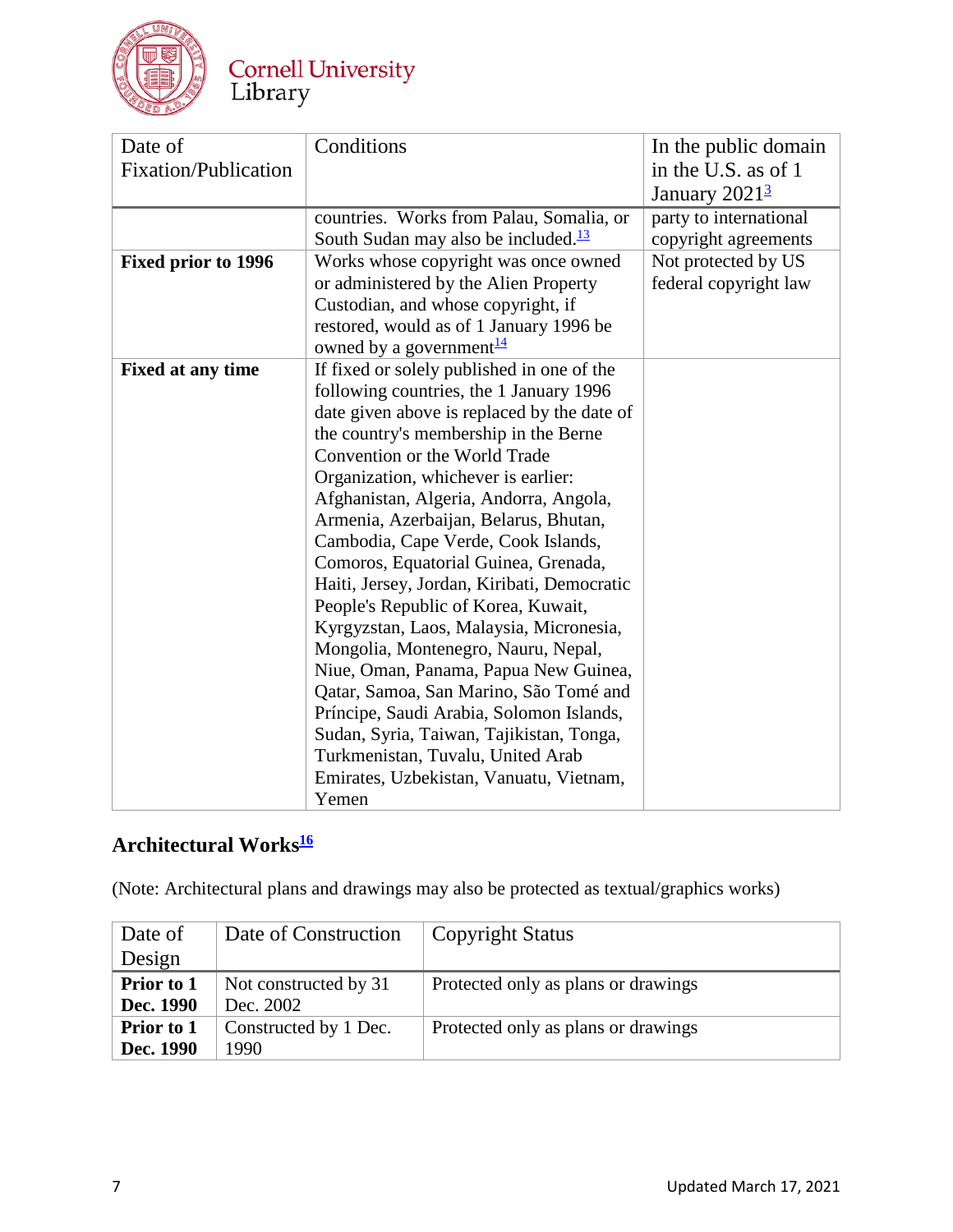

**Cornell University** Library

| Date of                 | Date of Construction                                    | <b>Copyright Status</b>                                                                                                                                                                    |
|-------------------------|---------------------------------------------------------|--------------------------------------------------------------------------------------------------------------------------------------------------------------------------------------------|
| Design                  |                                                         |                                                                                                                                                                                            |
| Prior to 1<br>Dec. 1990 | Constructed between 30<br>Nov. 1990 and 31 Dec.<br>2002 | Building is protected for 70 years after death of<br>author, or if work of corporate authorship, the shorter<br>of 95 years from publication, or 120 years from<br>creation $\frac{17}{2}$ |
| From 1<br>Dec. 1990     | Immaterial                                              | Building is protected for 70 years after death of<br>author, or if work of corporate authorship, the shorter<br>of 95 years from publication, or 120 years from<br>creation $\frac{17}{2}$ |

#### **Editorial Note:**

1 January 2019 marked two important changes to the copyright duration chart. First, for the first time in 20 years, published works entered the public domain. 1923 finally arrived, and the cutoff date for the public domain has started to shift. Second, the enactment of the Orrin G. Hatch-Bob Goodlatte Music Modernization Act in 2018 radically changed the calculus for pre-1972 published sound recordings. Both of these changes are reflected in the chart.

#### **Notes**

<span id="page-7-0"></span>1. This chart was first published in Peter B. Hirtle, "Recent Changes To The Copyright Law: Copyright Term Extension," Archival Outlook, January/February 1999. This version is current as of 04 January 2021. The most recent version is found at [Cornell](https://copyright.cornell.edu/publicdomain)  [Copyright Information Center's "Copyright Term and the Public Domain in the United](https://copyright.cornell.edu/publicdomain)  [States" page.](https://copyright.cornell.edu/publicdomain) For some explanation on how to use the chart and complications hidden in it, see Peter B. Hirtle, ["When is 1923 Going to Arrive and Other Complications of the](http://www.infotoday.com/searcher/sep12/Hirtle--When-Is-1923-Going-to-Arrive-and-Other-Complications-of-the-U.S.-Public-Domain.shtml)  [U.S. Public Domain,"](http://www.infotoday.com/searcher/sep12/Hirtle--When-Is-1923-Going-to-Arrive-and-Other-Complications-of-the-U.S.-Public-Domain.shtml) Searcher (Sept 2012). The chart is based in part on [Laura N.](https://web.archive.org/web/20181108140230/http:/www.unc.edu/%7Eunclng/public-d.htm)  [Gasaway's chart, "When Works Pass Into the Public Domain."](https://web.archive.org/web/20181108140230/http:/www.unc.edu/%7Eunclng/public-d.htm) A similar chart is found in Marie C. Malaro, A Legal Primer On Managing Museum Collections, 3<sup>rd</sup> ed. (Washington, D.C.: Smithsonian Institution Press, 2012): 170. Mary Minow has a useful [copyright duration chart,](http://www.librarylaw.com/DigitizationTable.htm) organized by year. A ["flow chart"](http://sunsteinlaw.com/practices/copyright-portfolio-development/copyright-pointers/copyright-flowchart/) for copyright duration and a ["tree-view"](http://chart.copyrightdata.com/) chart on copyright are also available. Several U.S. copyright duration calculators are available online, including the [Public Domain Sherpa](http://www.publicdomainsherpa.com/calculator.html) and the [Durationator](http://www.durationator.com/) (in beta). Europeana has [public domain calculators](https://archive.outofcopyright.eu/index.html) for 30 different countries outside the U.S. See also Library of Congress Copyright Office. [Circular 15a, Duration of Copyright:](http://www.copyright.gov/circs/circ15a.pdf)  [Provisions of the Law Dealing with the Length of Copyright Protection](http://www.copyright.gov/circs/circ15a.pdf) (Washington, D.C.: Library of Congress, 2004). Further information on copyright duration is found in Chapter 3, "Duration and Ownership of Copyright," in Copyright and Cultural Institutions: Guidelines for Digitization for U.S. Libraries, Archives, and Museums, by Peter B. Hirtle, Emily Hudson, and Andrew T. Kenyon (Ithaca, NY: Cornell University Library, 2009) available as a [free download from Cornell eCommons.](http://ecommons.cornell.edu/handle/1813/14142) Additional guidance on the public domain may be found in Melissa Levine, Richard C. Adler, and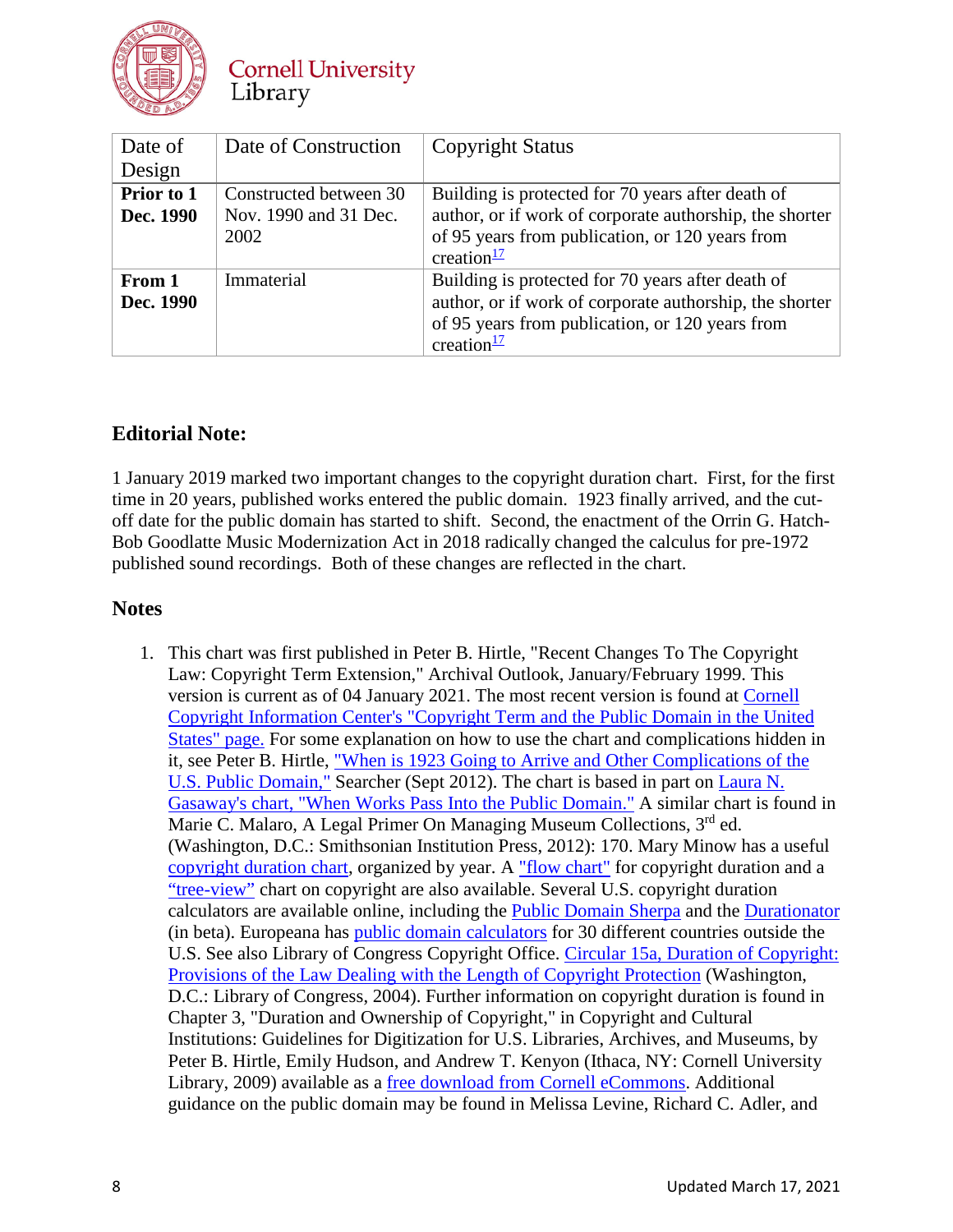

Justin Bonfiglio. [Finding the Public Domain: Copyright Review Management System](http://dx.doi.org/10.3998/crmstoolkit.14616082.0001.001)  [Toolkit](http://dx.doi.org/10.3998/crmstoolkit.14616082.0001.001) (Ann Arbor, Michigan: Michigan Publishing, 13 June 2016) and Menesha A. Mannapperuma, Brianna L. Schofield, and Andrea K. Yankovsky, *et. al.* [Is it in the](https://www.law.berkeley.edu/files/FINAL_PublicDomain_Handbook_FINAL(1).pdf)  [Public Domain?](https://www.law.berkeley.edu/files/FINAL_PublicDomain_Handbook_FINAL(1).pdf) (Berkeley, CA: Samuelson Law, Technology & Public Policy Clinic at the University of California, Berkeley, School of Law, 27 May 2014).

- <span id="page-8-0"></span>2. Treat unpublished works registered for copyright prior to 1978 as if they had been published in the US (though note that the only formality that applied was the requirement to renew copyright after 28 years). Unpublished works registered for copyright since 1978 can be considered as if they were an "Unpublished, Unregistered Work."
- <span id="page-8-1"></span>3. All terms of copyright run through the end of the calendar year in which they would otherwise expire, so a work enters the public domain on the first of the year following the expiration of its copyright term. For example, a book published on 15 March 1927 will enter the public domain on 1 January 2022, not 16 March 2022 (1927+95=2022).
- <span id="page-8-2"></span>4. Unpublished works when the death date of the author is not known may still be copyrighted after 120 years, but certification from the Copyright Office that it has no record to indicate whether the person is living or died less than 70 years before is a complete defense to any action for infringement. See [17 U.S.C. § 302\(e\).](https://www.law.cornell.edu/uscode/text/17/302)
- <span id="page-8-3"></span>5. Presumption as to the author's death requires a certified report from the Copyright Office that its records disclose nothing to indicate that the author of the work is living or died less than seventy years before.
- <span id="page-8-4"></span>6. "Publication" was not explicitly defined in the Copyright Law before 1976, but the 1909 Act indirectly indicated that publication was when copies of the first authorized edition were placed on sale, sold, or publicly distributed by the proprietor of the copyright or under his authority.
- <span id="page-8-5"></span>7. Not all published works are copyrighted. Works prepared by an officer or employee of the United States Government as part of that person's official duties receive no copyright protection in the US. For much of the twentieth century, certain formalities had to be followed to secure copyright protection. For example, some books had to be printed in the United States to receive copyright protection, and failure to deposit copies of works with the Register of Copyright could result in the loss of copyright. The requirements that copies include a formal notice of copyright and that the copyright be renewed after twenty eight years were the most common conditions, and are specified in the chart.
- <span id="page-8-6"></span>8. A 1961 Copyright Office study found that fewer than 15% of all registered copyrights were renewed. For books, the figure was even lower: 7%. See Barbara Ringer, "Study No. 31: Renewal of Copyright" (1960), reprinted in Library of Congress Copyright Office. Copyright law revision: Studies prepared for the Subcommittee on Patents, Trademarks, and Copyrights of the Committee on the Judiciary, United States Senate, Eighty-sixth Congress, first [-second] session. (Washington: U. S. Govt. Print. Off, 1961), p. 220. A good guide to investigating the copyright and renewal status of published work is Samuel Demas and Jennie L. Brogdon, "Determining Copyright Status for Preservation and Access: Defining Reasonable Effort," Library Resources and Technical Services 41:4 (October, 1997): 323-334. See also Library of Congress Copyright Office, [How to investigate the copyright status of a work. Circular 22.](https://www.copyright.gov/circs/circ22.pdf) (Washington, D.C.: Library of Congress, Copyright Office, 2004). The Online Books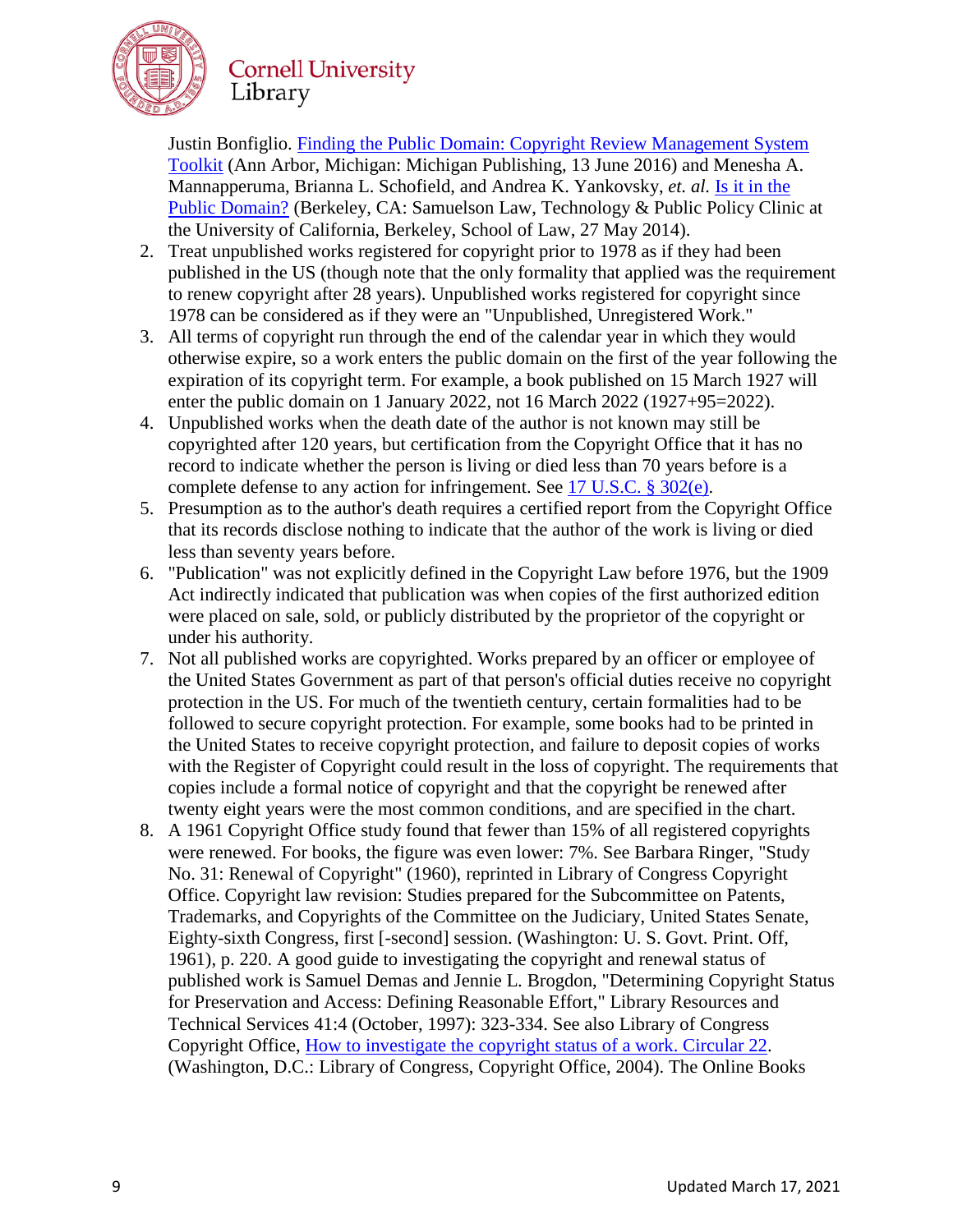

Page FAQ, especially ["How Can I Tell Whether a Book Can Go Online?"](http://onlinebooks.library.upenn.edu/okbooks.html) and ["How Can](http://onlinebooks.library.upenn.edu/renewals.html)  [I Tell Whether a Copyright Was Renewed?"](http://onlinebooks.library.upenn.edu/renewals.html), is also very helpful.

- <span id="page-9-0"></span>9. The following section on foreign publications draws extensively on Stephen Fishman, [The Public Domain: How to Find Copyright-free Writings, Music, Art & More.](http://www.nolo.com/products/the-public-domain-publ.html). (Berkeley: Nolo.com, 2017). It applies to works first published abroad and not subsequently published in the US within 30 days of the original foreign publication. Works that were simultaneously published abroad and in the US are treated as if they are American publications.
- <span id="page-9-1"></span>10. Foreign works published after 1925 are likely to be still under copyright in the United States because of the Uruguay Round Agreements Act (URAA) modifying the General Agreement on Tariffs and Trade (GATT). The URAA restored copyright in foreign works that as of 1 January 1996 had fallen into the public domain in the United States because of a failure to comply with U.S. formalities. One of the authors of the work had to be a non-US citizen or resident, the work could not have been published in the United States within 30 days after its publication abroad, and the work needed to still be in copyright in the country of publication. Such works have a copyright term equivalent to that of an American work that had followed all of the formalities. For more information, see Library of Congress Copyright Office, [Highlights of Copyright Amendments](http://www.copyright.gov/circs/circ38b.pdf)  [Contained in the Uruguay Round Agreements Act \(URAA\). Circular 38b.](http://www.copyright.gov/circs/circ38b.pdf) (Washington, D.C.: Library of Congress, Copyright Office, 2013).
- <span id="page-9-2"></span>11. U.S. formalities include the requirement that a formal notice of copyright be included in the work; registration, renewal, and deposit of copies in the Copyright Office; and the manufacture of the work in the United States.
- 12. The differing dates is a product of the question of controversial [Twin Books v. Walt](http://caselaw.findlaw.com/us-9th-circuit/1304377.html)  [Disney Co.](http://caselaw.findlaw.com/us-9th-circuit/1304377.html) decision by the 9th Circuit Court of Appeals in 1996. The question at issue is the copyright status of a work only published in a foreign language outside of the United States and without a copyright notice. It had long been assumed that failure to comply with U.S. formalities placed these works in the public domain in the United States and, as such, were subject to copyright restoration under URAA (see note [10\)](https://copyright.cornell.edu/publicdomain#Footnote_10). The court in Twin Books, however, concluded "publication without a copyright notice in a foreign country did not put the work in the public domain in the United States." According to the court, these foreign publications were in effect "unpublished" in the United States, and hence have the same copyright term as unpublished works. The decision has been harshly criticized in Nimmer on Copyright, the leading treatise on copyright, as being incompatible with previous decisions and the intent of Congress when it restored foreign copyrights. The Copyright Office as well ignores the Twin Books decision in its circular on restored copyrights. Nevertheless, the decision is currently applicable in all of the 9th Judicial Circuit (Alaska, Arizona, California, Hawaii, Idaho, Montana, Nevada, Oregon, Washington, and Guam and the Northern Mariana Islands), and it may apply in the rest of the country.
- <span id="page-9-3"></span>13. See Library of Congress Copyright Office, [International Copyright Relations of the](http://www.copyright.gov/circs/circ38a.pdf)  [United States. Circular 38a.](http://www.copyright.gov/circs/circ38a.pdf) (Washington, D.C.: Library of Congress, Copyright Office, 2019).
- 14. See 63 Fed. Reg.19,287 (1998), Library of Congress Copyright Office, [Copyright](http://www.copyright.gov/fedreg/1998/63fr19287.pdf)  [Restoration of Works in Accordance With the Uruguay Round Agreements Act;](http://www.copyright.gov/fedreg/1998/63fr19287.pdf) List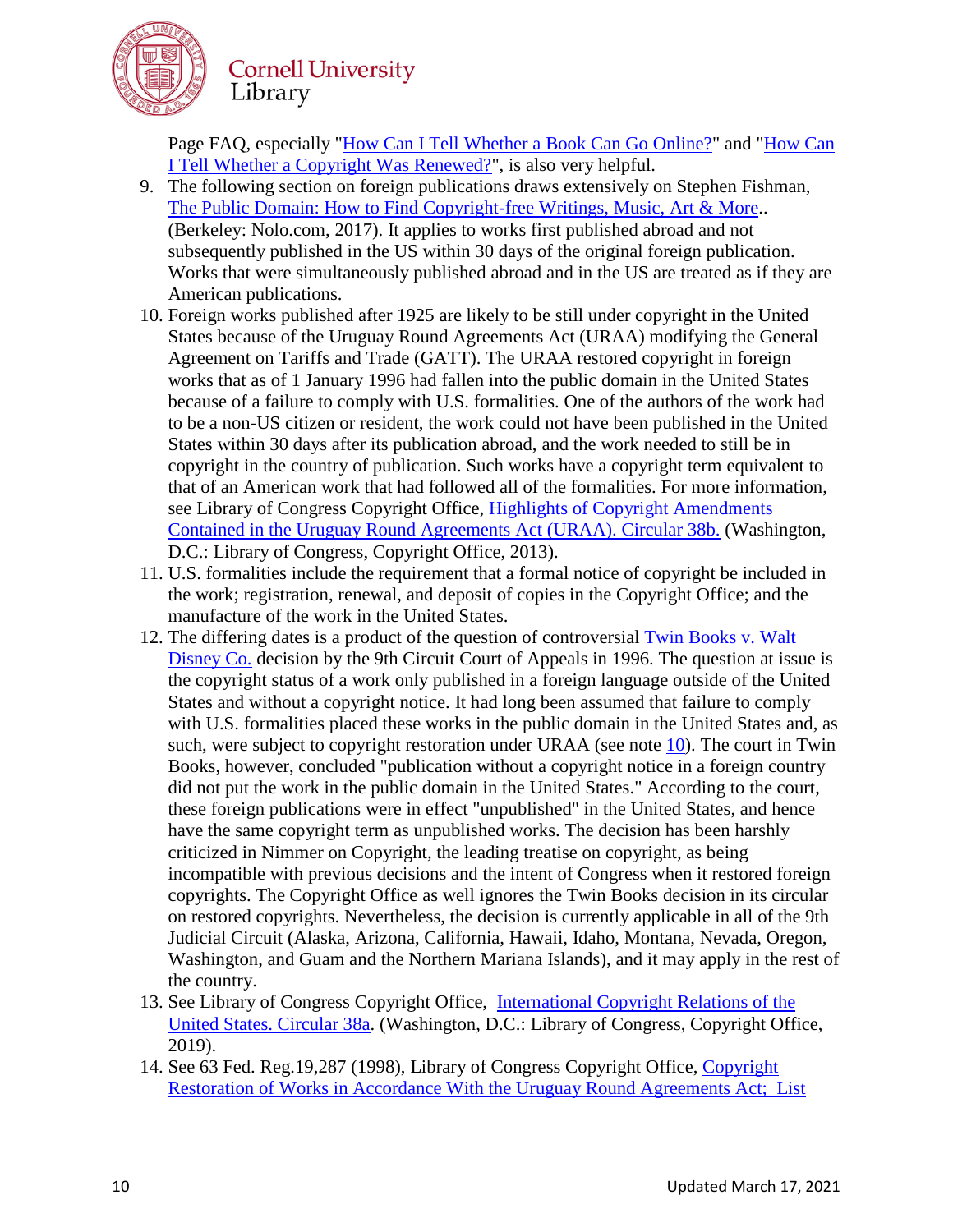

[Identifying Copyrights Restored Under the Uruguay Round Agreements Act for Which](http://www.copyright.gov/fedreg/1998/63fr19287.pdf)  [Notices of Intent To Enforce Restored Copyrights Were Filed in the Copyright Office.](http://www.copyright.gov/fedreg/1998/63fr19287.pdf)

- 15. Copyright notice requirements for sound recordings are spelled out in the [Copyright](http://www.copyright.gov/circs/circ03.pdf)  [Office's Circular 3, "Copyright Notice."](http://www.copyright.gov/circs/circ03.pdf) Here is the exact text: The copyright notice for phonorecords embodying a sound recording is different from that for other works. Sound recordings are defined as "works that result from the fixation of a series of musical, spoken or other sounds, but not including the sounds accompanying a motion picture or other audiovisual work." Copyright in a sound recording protects the particular series of sounds fixed in the recording against unauthorized reproduction, revision, and distribution. This copyright is distinct from copyright of the musical, literary, or dramatic work that may be recorded on the phonorecord. Phonorecords may be records (such as LPs and 45s), audio tapes, cassettes, or disks. The notice should contain the following three elements appearing together on the phonorecord:
	- 1. The symbol; and
	- 2. The year of first publication of the sound recording; and
	- 3. The name of the owner of copyright in the sound recording, or an abbreviation by which the name can be recognized, or a generally known alternative designation of the owner. If the producer of the sound recording is named on the phonorecord label or container and if no other name appears in conjunction with the notice, the producer's name shall be considered a part of the notice.
	- 4. Example: 2004 X.Y.Z. Records, Inc.
- 16. Architectural works are defined as "the design of a building as embodied in any tangible medium of expression, including a building, architectural plans, or drawings. The work includes the overall form as well as the arrangement and composition of spaces and elements in the design, but does not include individual standard features." Architectural works were expressly included in copyright by Title VII of Pub. L. 101-650.
- 17. What constitutes "publication" of a building is a very interesting question. As the Copyright Office has noted, "A work is considered published when underlying copies of the building design are distributed or made available public by sale or other transfer of ownership, or by rental. Construction of a building does not itself constitute publication registration, unless multiple copies are constructed." See its [Circular 41, "Copyright](http://www.copyright.gov/circs/circ41.pdf)  [Claims in Architectural Works."](http://www.copyright.gov/circs/circ41.pdf)
- <span id="page-10-2"></span>18. If the source country's first adhered to either the Berne Treaty or the WTO after 1 January 1996, then the relevant date is the earliest date of membership. Date of membership is tracked [on Wikipedia: List of Parties to International Copyright Agreements.](http://en.wikipedia.org/wiki/list_of_parties_to_international_copyright_agreements)
- <span id="page-10-0"></span>19. Contractors and grantees are not considered government employees. Generally they create works with copyright (though the government may own that copyright). See [CENDI Frequently asked Questions about Copyright: Issues Affecting the U.S.](https://cendi.gov/publications/FAQ_Copyright_30jan18.pdf)  [Government.](https://cendi.gov/publications/FAQ_Copyright_30jan18.pdf) The public domain status of U.S. government works applies only in the United States.
- <span id="page-10-1"></span>20. Thanks to Dr. Paul Goldsman and Tony Greenman for noting that the chart lacked information for foreign works created before 1978 and first published between 1978 and 2003.